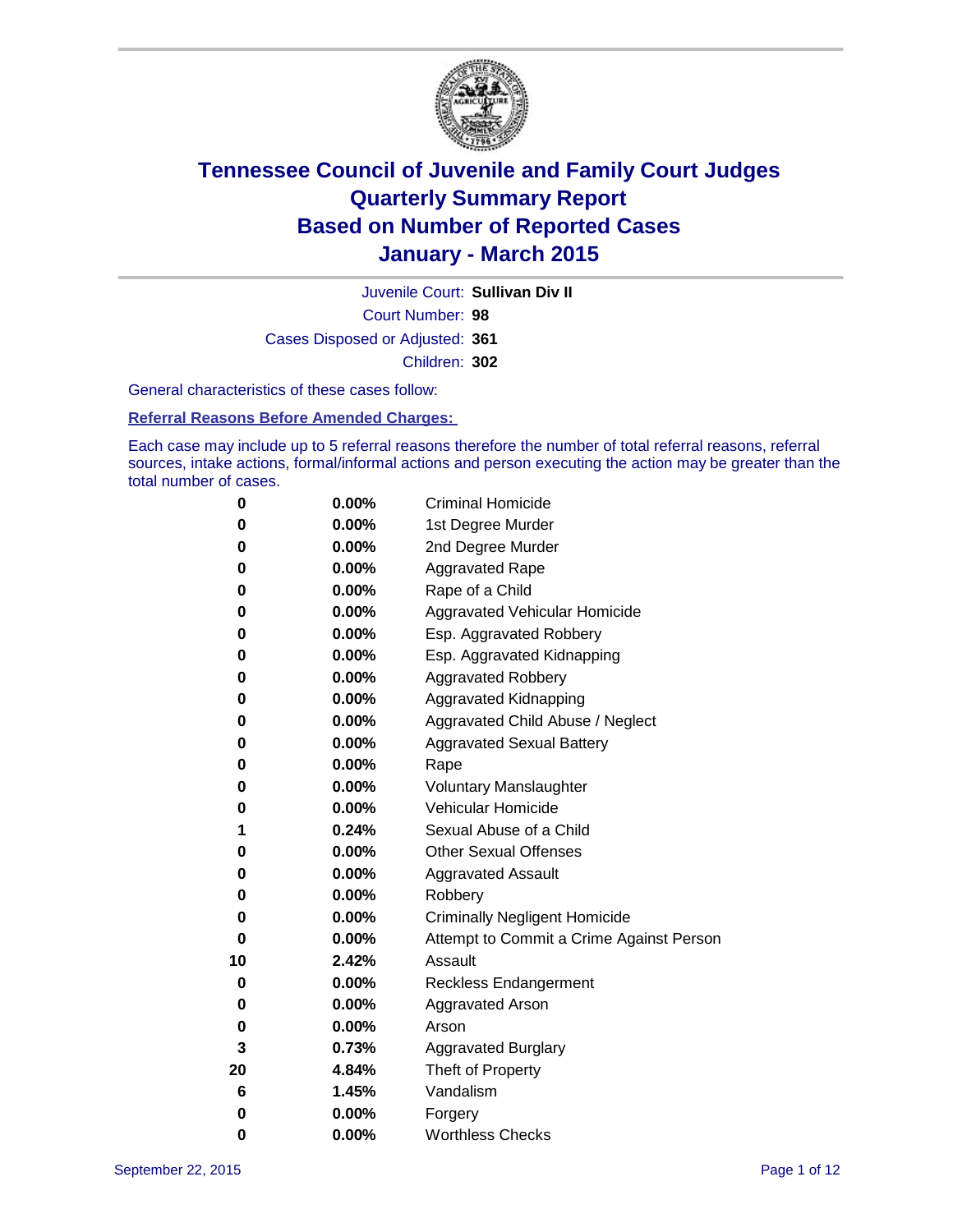

Juvenile Court: **Sullivan Div II**

Court Number: **98**

Cases Disposed or Adjusted: **361**

Children: **302**

#### **Referral Reasons Before Amended Charges:**

Each case may include up to 5 referral reasons therefore the number of total referral reasons, referral sources, intake actions, formal/informal actions and person executing the action may be greater than the total number of cases.

| 1            | 0.24% | Illegal Possession / Fraudulent Use of Credit / Debit Cards |
|--------------|-------|-------------------------------------------------------------|
| 2            | 0.48% | <b>Burglary</b>                                             |
| 0            | 0.00% | Unauthorized Use of a Vehicle                               |
| 0            | 0.00% | <b>Cruelty to Animals</b>                                   |
| 0            | 0.00% | Sale of Controlled Substances                               |
| 0            | 0.00% | <b>Other Drug Offenses</b>                                  |
| 0            | 0.00% | <b>Possession of Controlled Substances</b>                  |
| 0            | 0.00% | <b>Criminal Attempt</b>                                     |
| 0            | 0.00% | Carrying Weapons on School Property                         |
| 1            | 0.24% | Unlawful Carrying / Possession of a Weapon                  |
| 0            | 0.00% | <b>Evading Arrest</b>                                       |
| 0            | 0.00% | Escape                                                      |
| 0            | 0.00% | Driving Under Influence (DUI)                               |
| 1            | 0.24% | Possession / Consumption of Alcohol                         |
| $\mathbf{2}$ | 0.48% | Resisting Stop, Frisk, Halt, Arrest or Search               |
| 0            | 0.00% | <b>Aggravated Criminal Trespass</b>                         |
| 0            | 0.00% | Harassment                                                  |
| 0            | 0.00% | Failure to Appear                                           |
| 1            | 0.24% | Filing a False Police Report                                |
| 2            | 0.48% | Criminal Impersonation                                      |
| 5            | 1.21% | <b>Disorderly Conduct</b>                                   |
| 0            | 0.00% | <b>Criminal Trespass</b>                                    |
| 1            | 0.24% | <b>Public Intoxication</b>                                  |
| 0            | 0.00% | Gambling                                                    |
| 13           | 3.15% | <b>Traffic</b>                                              |
| 0            | 0.00% | <b>Local Ordinances</b>                                     |
| 0            | 0.00% | Violation of Wildlife Regulations                           |
| 6            | 1.45% | Contempt of Court                                           |
| 11           | 2.66% | Violation of Probation                                      |
| 1            | 0.24% | Violation of Aftercare                                      |
| 3            | 0.73% | <b>Unruly Behavior</b>                                      |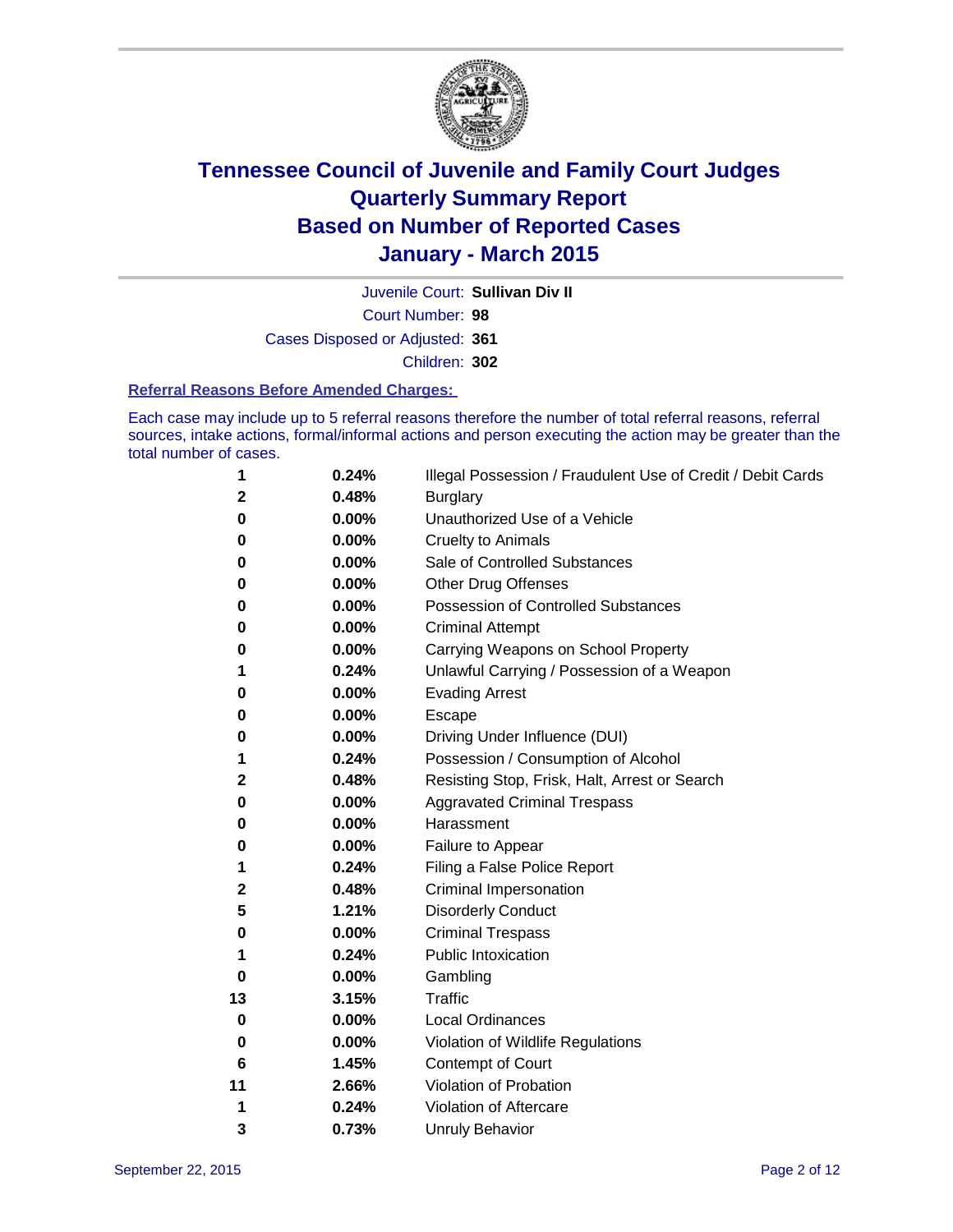

Court Number: **98** Juvenile Court: **Sullivan Div II** Cases Disposed or Adjusted: **361** Children: **302**

#### **Referral Reasons Before Amended Charges:**

Each case may include up to 5 referral reasons therefore the number of total referral reasons, referral sources, intake actions, formal/informal actions and person executing the action may be greater than the total number of cases.

| 18           | 4.36%    | Truancy                               |
|--------------|----------|---------------------------------------|
| $\mathbf{2}$ | 0.48%    | In-State Runaway                      |
| 0            | 0.00%    | Out-of-State Runaway                  |
| 9            | 2.18%    | Possession of Tobacco Products        |
| $\mathbf{2}$ | 0.48%    | Violation of a Valid Court Order      |
| 0            | 0.00%    | <b>Violation of Curfew</b>            |
| 0            | $0.00\%$ | Sexually Abused Child                 |
| 0            | $0.00\%$ | <b>Physically Abused Child</b>        |
| 23           | 5.57%    | Dependency / Neglect                  |
| 6            | 1.45%    | <b>Termination of Parental Rights</b> |
| 6            | 1.45%    | Violation of Pretrial Diversion       |
| 0            | 0.00%    | Violation of Informal Adjustment      |
| 85           | 20.58%   | <b>Judicial Review</b>                |
| 0            | 0.00%    | <b>Administrative Review</b>          |
| 39           | 9.44%    | <b>Foster Care Review</b>             |
| 13           | 3.15%    | Custody                               |
| 19           | 4.60%    | Visitation                            |
| 5            | 1.21%    | Paternity / Legitimation              |
| 48           | 11.62%   | <b>Child Support</b>                  |
| 0            | 0.00%    | <b>Request for Medical Treatment</b>  |
| $\bf{0}$     | 0.00%    | <b>Consent to Marry</b>               |
| 48           | 11.62%   | Other                                 |
| 413          | 100.00%  | <b>Total Referrals</b>                |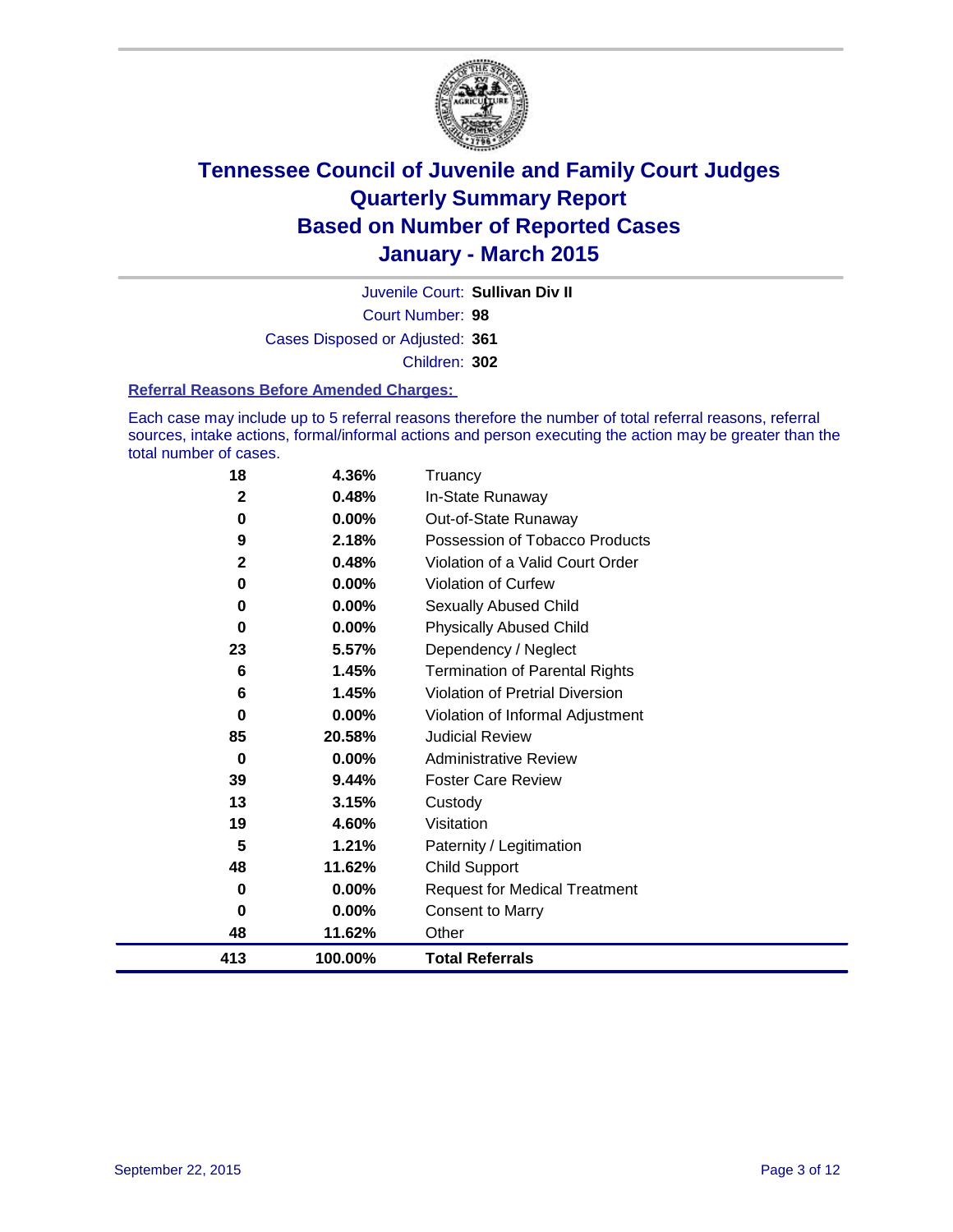

|                                 | Juvenile Court: Sullivan Div II |
|---------------------------------|---------------------------------|
| Court Number: 98                |                                 |
| Cases Disposed or Adjusted: 361 |                                 |
| Children: 302                   |                                 |

### **Referral Sources: 1**

| 413 | 100.00%  | <b>Total Referral Sources</b>     |
|-----|----------|-----------------------------------|
| 3   | 0.73%    | Other                             |
| 0   | $0.00\%$ | Unknown                           |
| 0   | $0.00\%$ | Hospital                          |
| 0   | 0.00%    | Child & Parent                    |
| 17  | 4.12%    | Victim                            |
| 3   | 0.73%    | <b>Other Court</b>                |
|     | 0.24%    | Social Agency                     |
| 100 | 24.21%   | <b>Court Staff</b>                |
| 0   | $0.00\%$ | <b>District Attorney's Office</b> |
| 0   | $0.00\%$ | <b>Other State Department</b>     |
| 81  | 19.61%   | <b>DCS</b>                        |
| 0   | $0.00\%$ | <b>CSA</b>                        |
| 19  | 4.60%    | School                            |
| 0   | $0.00\%$ | Self                              |
| 28  | 6.78%    | Relatives                         |
| 67  | 16.22%   | Parents                           |
| 94  | 22.76%   | Law Enforcement                   |

### **Age of Child at Referral: 2**

| 302 | 100.00%  | <b>Total Child Count</b> |
|-----|----------|--------------------------|
| 0   | $0.00\%$ | <b>Unknown</b>           |
| 1   | 0.33%    | Ages 19 and Over         |
| 45  | 14.90%   | Ages 17 through 18       |
| 66  | 21.85%   | Ages 15 through 16       |
| 32  | 10.60%   | Ages 13 through 14       |
| 24  | 7.95%    | Ages 11 through 12       |
| 134 | 44.37%   | Ages 10 and Under        |

<sup>1</sup> If different than number of Referral Reasons (413), verify accuracy of your court's data.

One child could be counted in multiple categories, verify accuracy of your court's data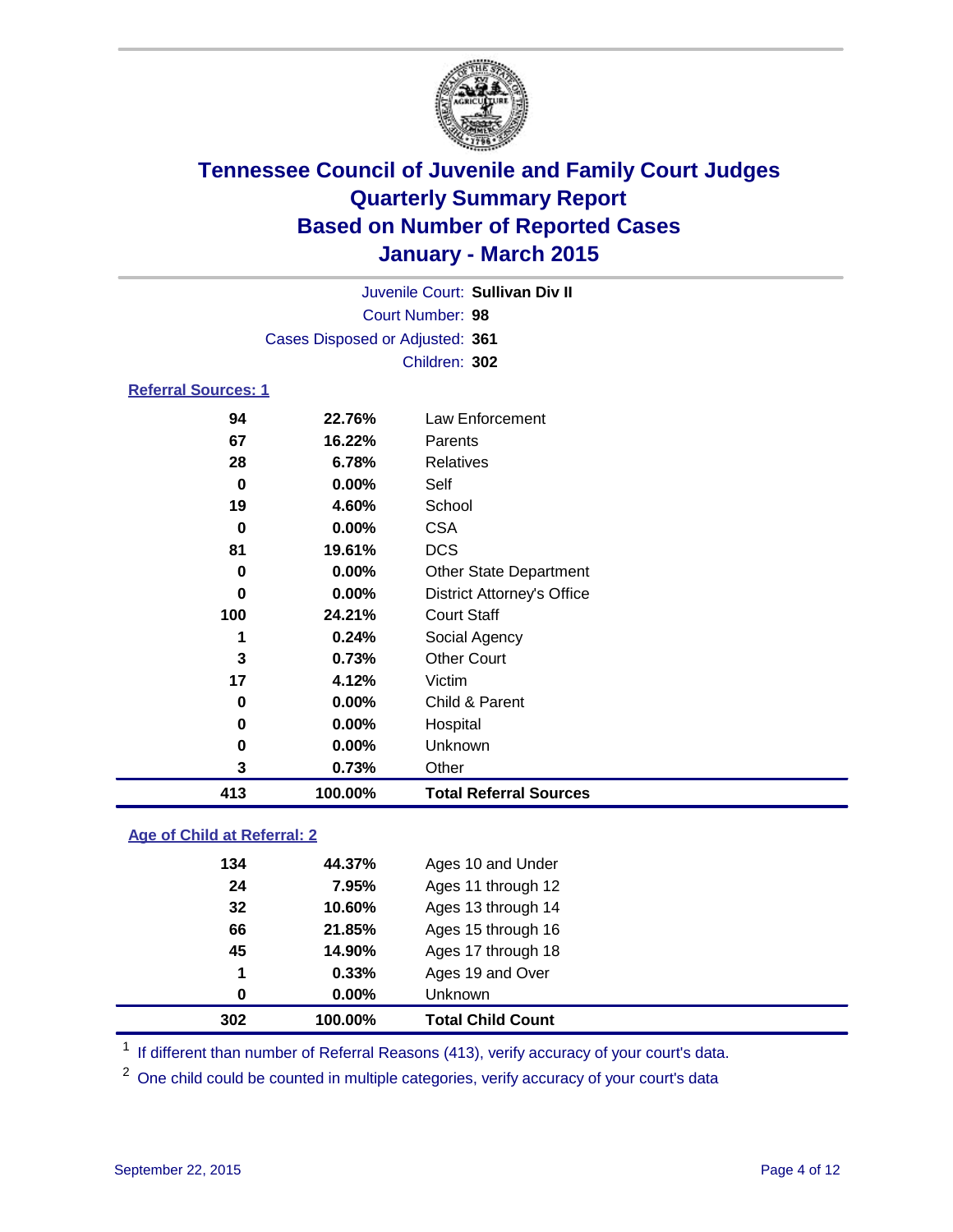

| Juvenile Court: Sullivan Div II         |                                 |                          |  |
|-----------------------------------------|---------------------------------|--------------------------|--|
|                                         |                                 | Court Number: 98         |  |
|                                         | Cases Disposed or Adjusted: 361 |                          |  |
|                                         |                                 | Children: 302            |  |
| Sex of Child: 1                         |                                 |                          |  |
| 178                                     | 58.94%                          | Male                     |  |
| 124                                     | 41.06%                          | Female                   |  |
| $\bf{0}$                                | 0.00%                           | Unknown                  |  |
| 302                                     | 100.00%                         | <b>Total Child Count</b> |  |
| Race of Child: 1                        |                                 |                          |  |
| 237                                     | 78.48%                          | White                    |  |
| 9                                       | 2.98%                           | African American         |  |
| $\mathbf{2}$                            | 0.66%                           | Native American          |  |
| $\bf{0}$                                | 0.00%                           | Asian                    |  |
| 16                                      | 5.30%                           | Mixed                    |  |
| 38                                      | 12.58%                          | Unknown                  |  |
| 302                                     | 100.00%                         | <b>Total Child Count</b> |  |
| <b>Hispanic Origin: 1</b>               |                                 |                          |  |
| $\overline{7}$                          | 2.32%                           | Yes                      |  |
| 254                                     | 84.11%                          | <b>No</b>                |  |
| 41                                      | 13.58%                          | Unknown                  |  |
| 302                                     | 100.00%                         | <b>Total Child Count</b> |  |
| <b>School Enrollment of Children: 1</b> |                                 |                          |  |
| 215                                     | 71.19%                          | Yes                      |  |
| 80                                      | 26.49%                          | <b>No</b>                |  |
| $\overline{7}$                          | 2.32%                           | Unknown                  |  |
| 302                                     | 100.00%                         | <b>Total Child Count</b> |  |

One child could be counted in multiple categories, verify accuracy of your court's data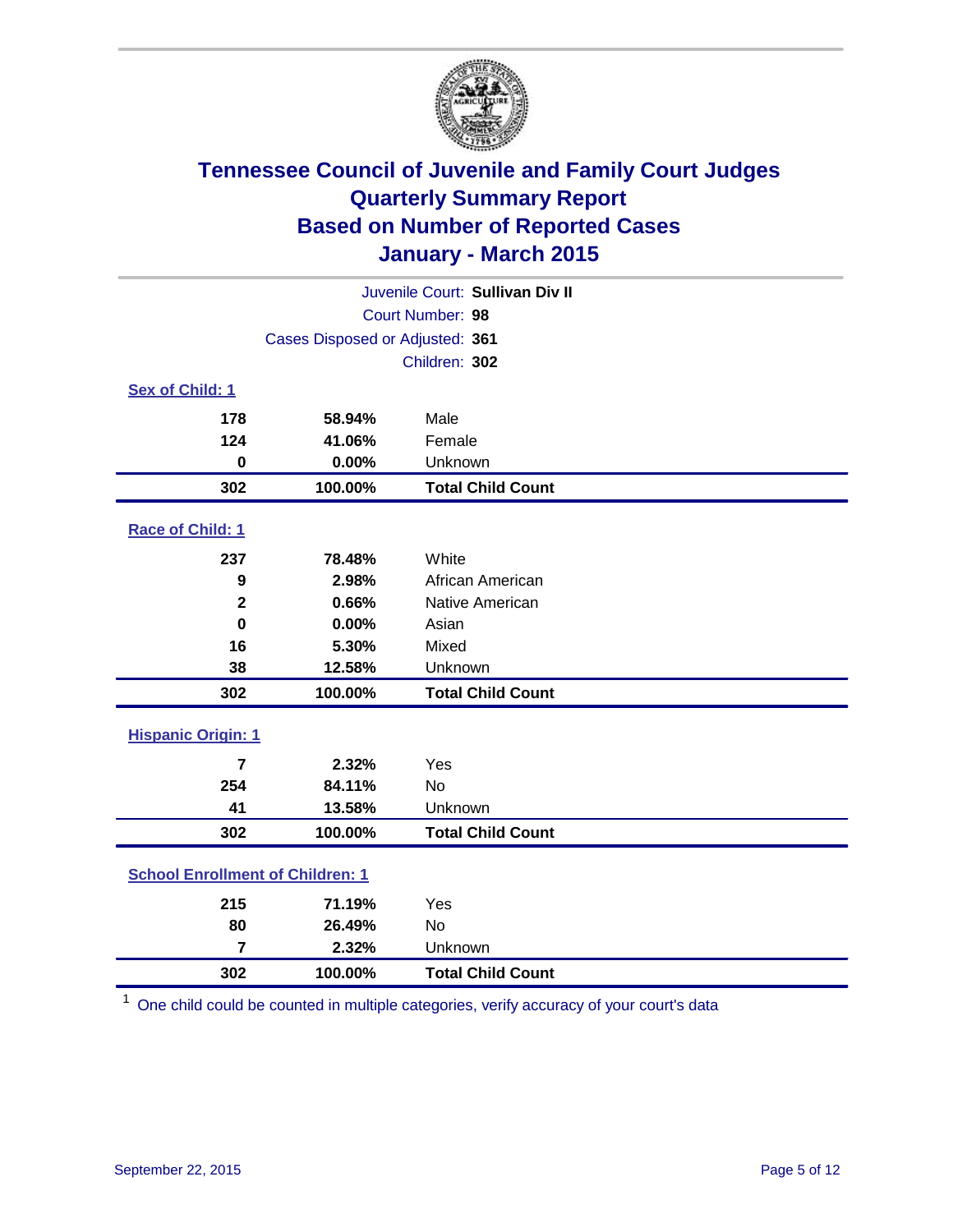

Court Number: **98** Juvenile Court: **Sullivan Div II** Cases Disposed or Adjusted: **361** Children: **302**

### **Living Arrangement of Child at Time of Referral: 1**

| 302          | 100.00%  | <b>Total Child Count</b>     |
|--------------|----------|------------------------------|
| 12           | 3.97%    | Other                        |
| 0            | $0.00\%$ | Unknown                      |
| 3            | $0.99\%$ | Independent                  |
| 0            | $0.00\%$ | In an Institution            |
| $\mathbf{2}$ | $0.66\%$ | In a Residential Center      |
| 3            | 0.99%    | In a Group Home              |
| 57           | 18.87%   | With Foster Family           |
| $\mathbf{2}$ | 0.66%    | With Adoptive Parents        |
| 58           | 19.21%   | <b>With Relatives</b>        |
| 13           | 4.30%    | With Father                  |
| 102          | 33.77%   | With Mother                  |
| 13           | 4.30%    | With Mother and Stepfather   |
| 3            | $0.99\%$ | With Father and Stepmother   |
| 34           | 11.26%   | With Both Biological Parents |
|              |          |                              |

### **Type of Detention: 2**

| 37<br>361 | 10.25%<br>100.00% | Other<br><b>Total Detention Count</b> |
|-----------|-------------------|---------------------------------------|
| 297       | 82.27%            | Does Not Apply                        |
| 0         | $0.00\%$          | <b>Unknown</b>                        |
| 0         | $0.00\%$          | Psychiatric Hospital                  |
| 0         | $0.00\%$          | Jail - No Separation                  |
| 0         | $0.00\%$          | Jail - Partial Separation             |
| 0         | $0.00\%$          | Jail - Complete Separation            |
| 16        | 4.43%             | Juvenile Detention Facility           |
| 11        | 3.05%             | Non-Secure Placement                  |

<sup>1</sup> One child could be counted in multiple categories, verify accuracy of your court's data

If different than number of Cases (361) verify accuracy of your court's data.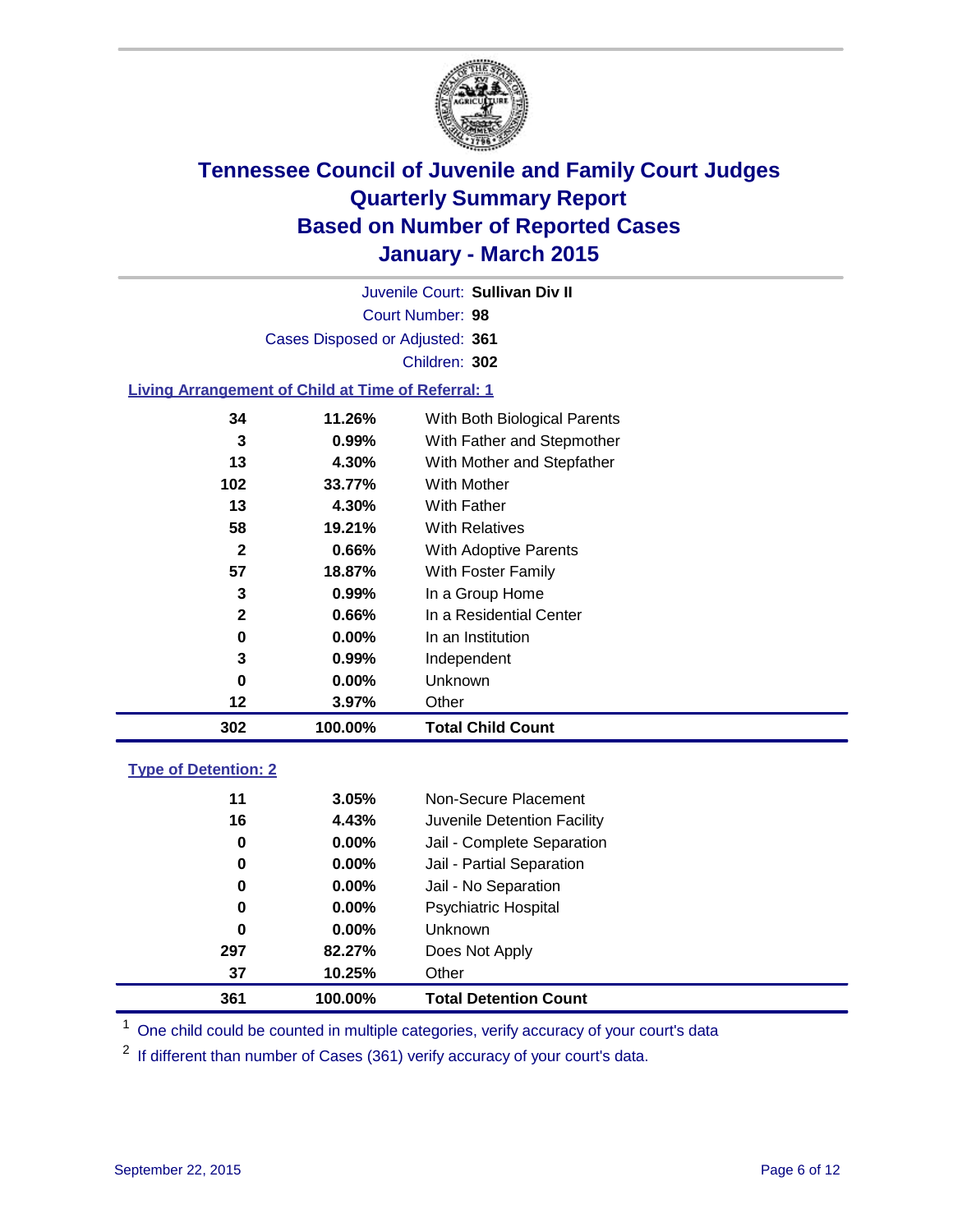

|                                                    | Juvenile Court: Sullivan Div II |                                      |  |  |  |  |
|----------------------------------------------------|---------------------------------|--------------------------------------|--|--|--|--|
|                                                    | Court Number: 98                |                                      |  |  |  |  |
|                                                    | Cases Disposed or Adjusted: 361 |                                      |  |  |  |  |
|                                                    | Children: 302                   |                                      |  |  |  |  |
| <b>Placement After Secure Detention Hearing: 1</b> |                                 |                                      |  |  |  |  |
| 11                                                 | 3.05%                           | Returned to Prior Living Arrangement |  |  |  |  |
| 0                                                  | 0.00%                           | Juvenile Detention Facility          |  |  |  |  |
| 0                                                  | 0.00%                           | Jail                                 |  |  |  |  |
| 3                                                  | 0.83%                           | Shelter / Group Home                 |  |  |  |  |
| $\mathbf{2}$                                       | 0.55%                           | <b>Foster Family Home</b>            |  |  |  |  |
| 0                                                  | 0.00%                           | <b>Psychiatric Hospital</b>          |  |  |  |  |
| 0                                                  | 0.00%                           | Unknown                              |  |  |  |  |
| 343                                                | 95.01%                          | Does Not Apply                       |  |  |  |  |
| $\mathbf{2}$                                       | 0.55%                           | Other                                |  |  |  |  |
| 361                                                | 100.00%                         | <b>Total Placement Count</b>         |  |  |  |  |
| <b>Intake Actions: 2</b>                           |                                 |                                      |  |  |  |  |
|                                                    |                                 |                                      |  |  |  |  |
| 232                                                | 56.17%                          | <b>Petition Filed</b>                |  |  |  |  |
| 76                                                 | 18.40%                          | <b>Motion Filed</b>                  |  |  |  |  |
| 20                                                 | 4.84%                           | <b>Citation Processed</b>            |  |  |  |  |
| $\bf{0}$                                           | 0.00%                           | Notification of Paternity Processed  |  |  |  |  |
| 81                                                 | 19.61%                          | Scheduling of Judicial Review        |  |  |  |  |
| 0                                                  | 0.00%                           | Scheduling of Administrative Review  |  |  |  |  |
| 1                                                  | 0.24%                           | Scheduling of Foster Care Review     |  |  |  |  |
| 0                                                  | 0.00%                           | Unknown                              |  |  |  |  |
| 0                                                  | 0.00%                           | Does Not Apply                       |  |  |  |  |
| 3                                                  | 0.73%                           | Other                                |  |  |  |  |
| 413                                                | 100.00%                         | <b>Total Intake Count</b>            |  |  |  |  |

<sup>1</sup> If different than number of Cases (361) verify accuracy of your court's data.

If different than number of Referral Reasons (413), verify accuracy of your court's data.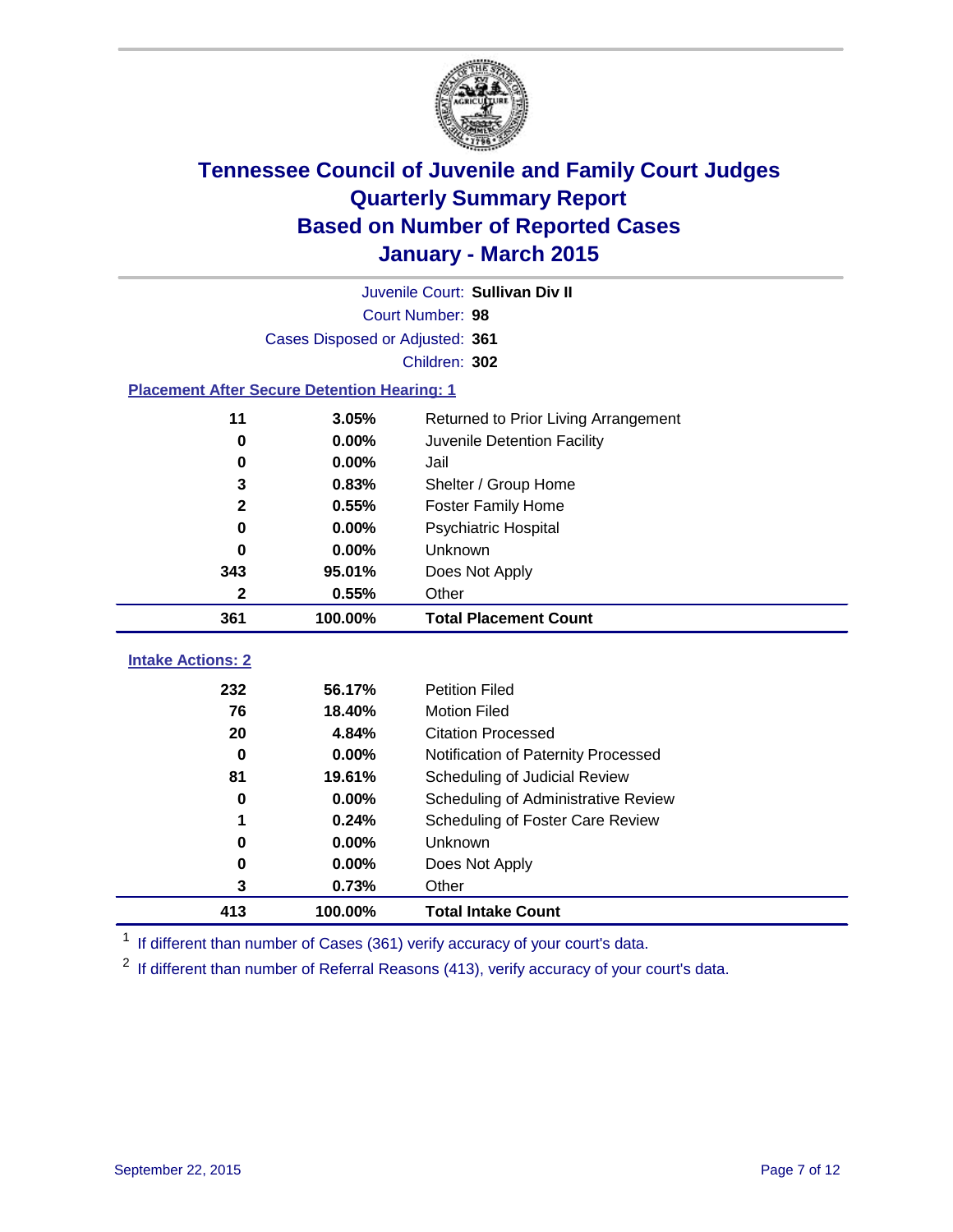

Court Number: **98** Juvenile Court: **Sullivan Div II** Cases Disposed or Adjusted: **361** Children: **302**

### **Last Grade Completed by Child: 1**

| 63          | 20.86%  | Too Young for School     |
|-------------|---------|--------------------------|
| 13          | 4.30%   | Preschool                |
| 11          | 3.64%   | Kindergarten             |
| 9           | 2.98%   | 1st Grade                |
| 0           | 0.00%   | 1st Grade                |
| 5           | 1.66%   | 2nd Grade                |
| $\mathbf 0$ | 0.00%   | 2nd Grade                |
| 9           | 2.98%   | 3rd Grade                |
| 0           | 0.00%   | 3rd Grade                |
| 6           | 1.99%   | 4th Grade                |
| 0           | 0.00%   | 4th Grade                |
| 5           | 1.66%   | 5th Grade                |
| 0           | 0.00%   | 5th Grade                |
| 9           | 2.98%   | 6th Grade                |
| 0           | 0.00%   | 6th Grade                |
| 15          | 4.97%   | 7th Grade                |
| 0           | 0.00%   | 7th Grade                |
| 18          | 5.96%   | 8th Grade                |
| $\mathbf 0$ | 0.00%   | 8th Grade                |
| 29          | 9.60%   | 9th Grade                |
| $\mathbf 0$ | 0.00%   | 9th Grade                |
| 35          | 11.59%  | 10th Grade               |
| 26          | 8.61%   | 11th Grade               |
| 17          | 5.63%   | 12th Grade               |
| $\pmb{0}$   | 0.00%   | Non-Graded Special Ed    |
| $\mathbf 2$ | 0.66%   | <b>GED</b>               |
| 5           | 1.66%   | Graduated                |
| 1           | 0.33%   | Never Attended School    |
| 24          | 7.95%   | Unknown                  |
| $\pmb{0}$   | 0.00%   | Other                    |
| 302         | 100.00% | <b>Total Child Count</b> |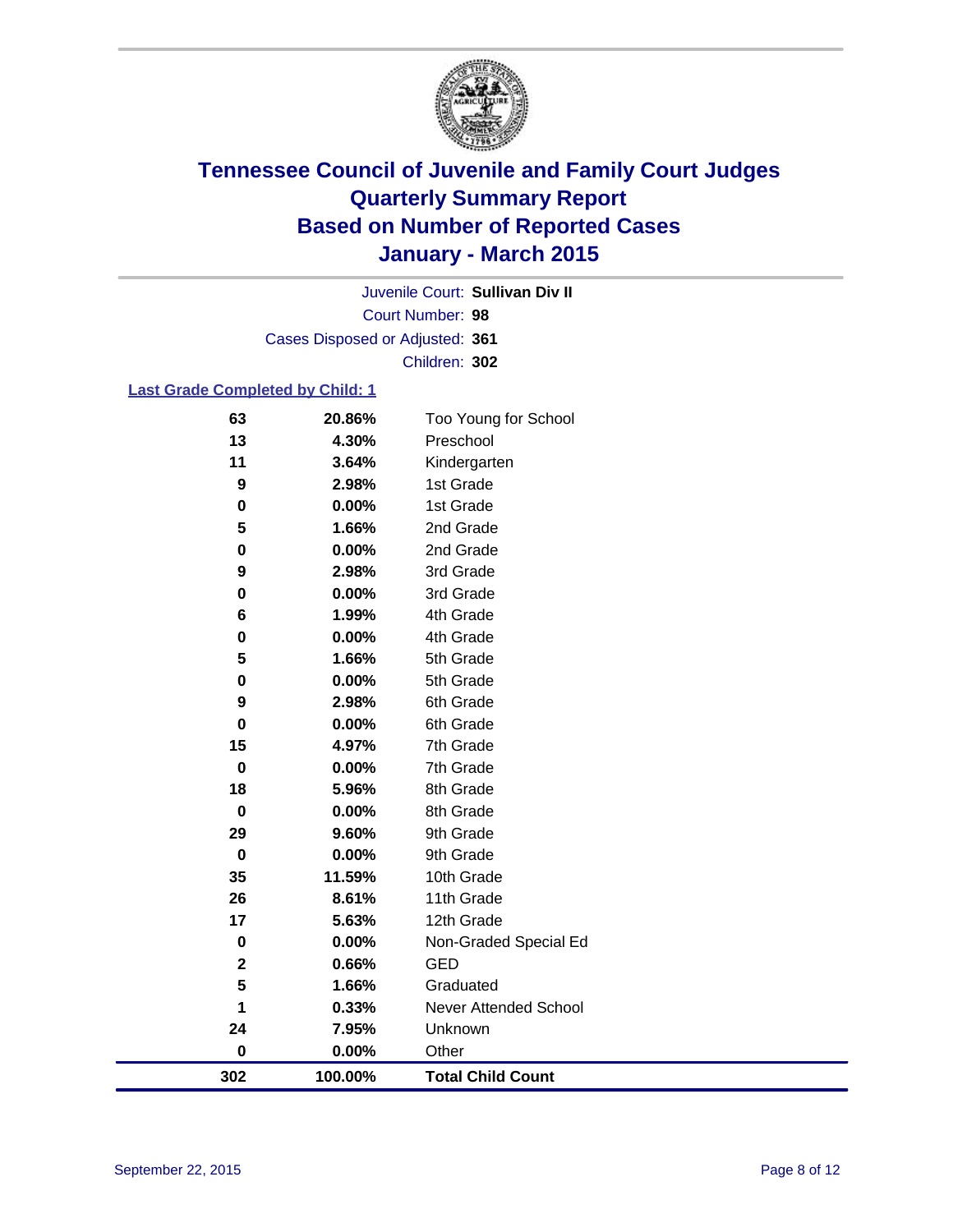

| Juvenile Court: Sullivan Div II                                                         |                                 |                          |  |  |  |
|-----------------------------------------------------------------------------------------|---------------------------------|--------------------------|--|--|--|
| Court Number: 98                                                                        |                                 |                          |  |  |  |
|                                                                                         | Cases Disposed or Adjusted: 361 |                          |  |  |  |
|                                                                                         | Children: 302                   |                          |  |  |  |
| <b>Enrolled in Special Education: 1</b>                                                 |                                 |                          |  |  |  |
| 23                                                                                      | 7.62%                           | Yes                      |  |  |  |
| 240                                                                                     | 79.47%                          | No                       |  |  |  |
| 39                                                                                      | 12.91%                          | Unknown                  |  |  |  |
| 302                                                                                     | 100.00%                         | <b>Total Child Count</b> |  |  |  |
| One child could be counted in multiple categories, verify accuracy of your court's data |                                 |                          |  |  |  |

| 413                          | 100.00% | <b>Total Action Count</b> |  |
|------------------------------|---------|---------------------------|--|
| 0                            | 0.00%   | Unknown                   |  |
| 0                            | 0.00%   | Other                     |  |
| 20                           | 4.84%   | YSO                       |  |
| 90                           | 21.79%  | Magistrate                |  |
| 303                          | 73.37%  | Judge                     |  |
| <b>Action Executed By: 1</b> |         |                           |  |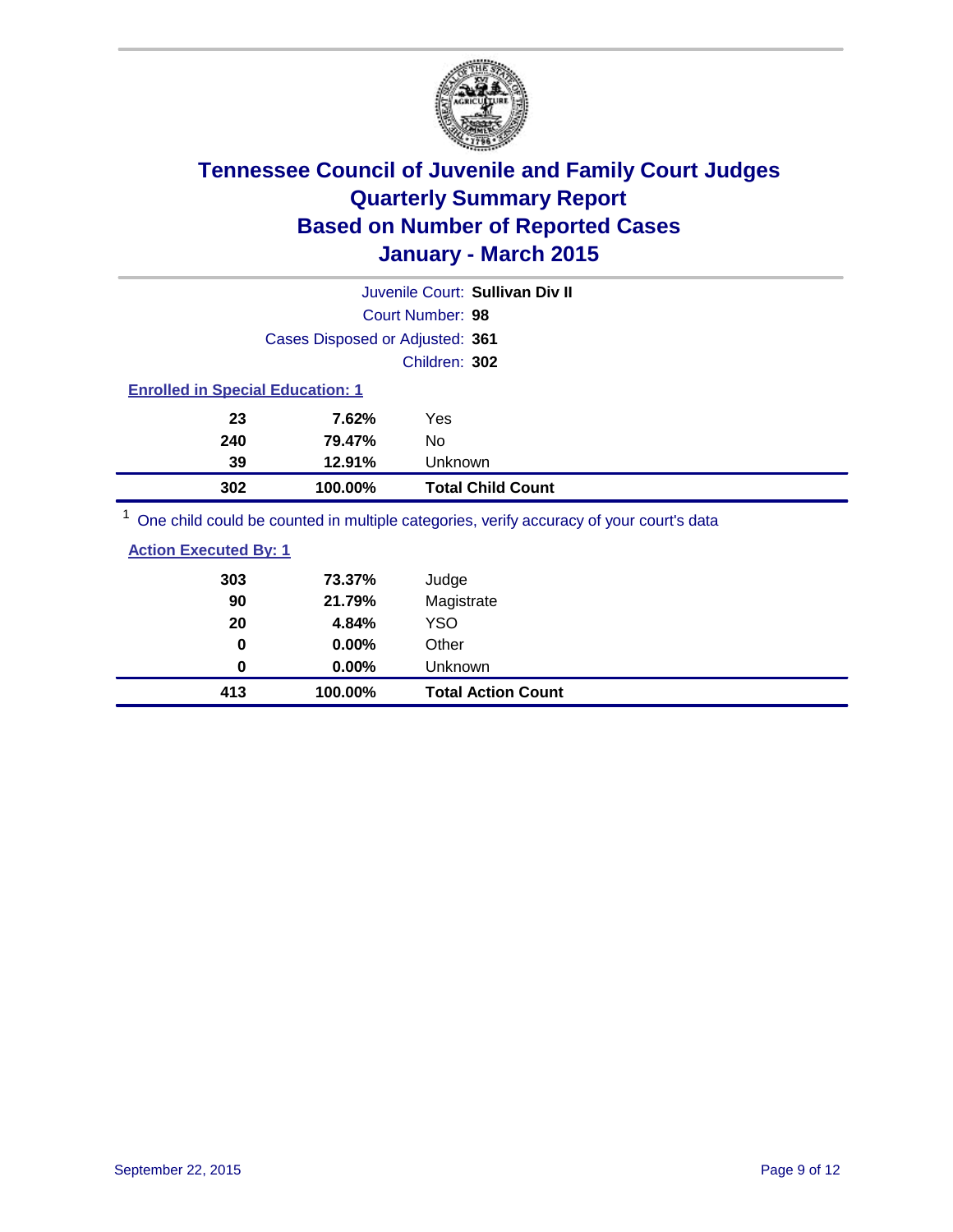

Court Number: **98** Juvenile Court: **Sullivan Div II** Cases Disposed or Adjusted: **361** Children: **302**

### **Formal / Informal Actions: 1**

| 16  | 3.87%    | Dismissed                                        |
|-----|----------|--------------------------------------------------|
| 0   | $0.00\%$ | Retired / Nolle Prosequi                         |
| 74  | 17.92%   | <b>Complaint Substantiated Delinquent</b>        |
| 13  | 3.15%    | <b>Complaint Substantiated Status Offender</b>   |
| 13  | 3.15%    | <b>Complaint Substantiated Dependent/Neglect</b> |
| 0   | $0.00\%$ | <b>Complaint Substantiated Abused</b>            |
| 0   | $0.00\%$ | <b>Complaint Substantiated Mentally III</b>      |
| 18  | 4.36%    | Informal Adjustment                              |
| 24  | 5.81%    | <b>Pretrial Diversion</b>                        |
| 0   | $0.00\%$ | <b>Transfer to Adult Court Hearing</b>           |
| 0   | $0.00\%$ | Charges Cleared by Transfer to Adult Court       |
| 163 | 39.47%   | Special Proceeding                               |
| 75  | 18.16%   | <b>Review Concluded</b>                          |
| 11  | 2.66%    | Case Held Open                                   |
| 6   | 1.45%    | Other                                            |
| 0   | $0.00\%$ | Unknown                                          |
| 413 | 100.00%  | <b>Total Action Count</b>                        |

<sup>1</sup> If different than number of Referral Reasons (413), verify accuracy of your court's data.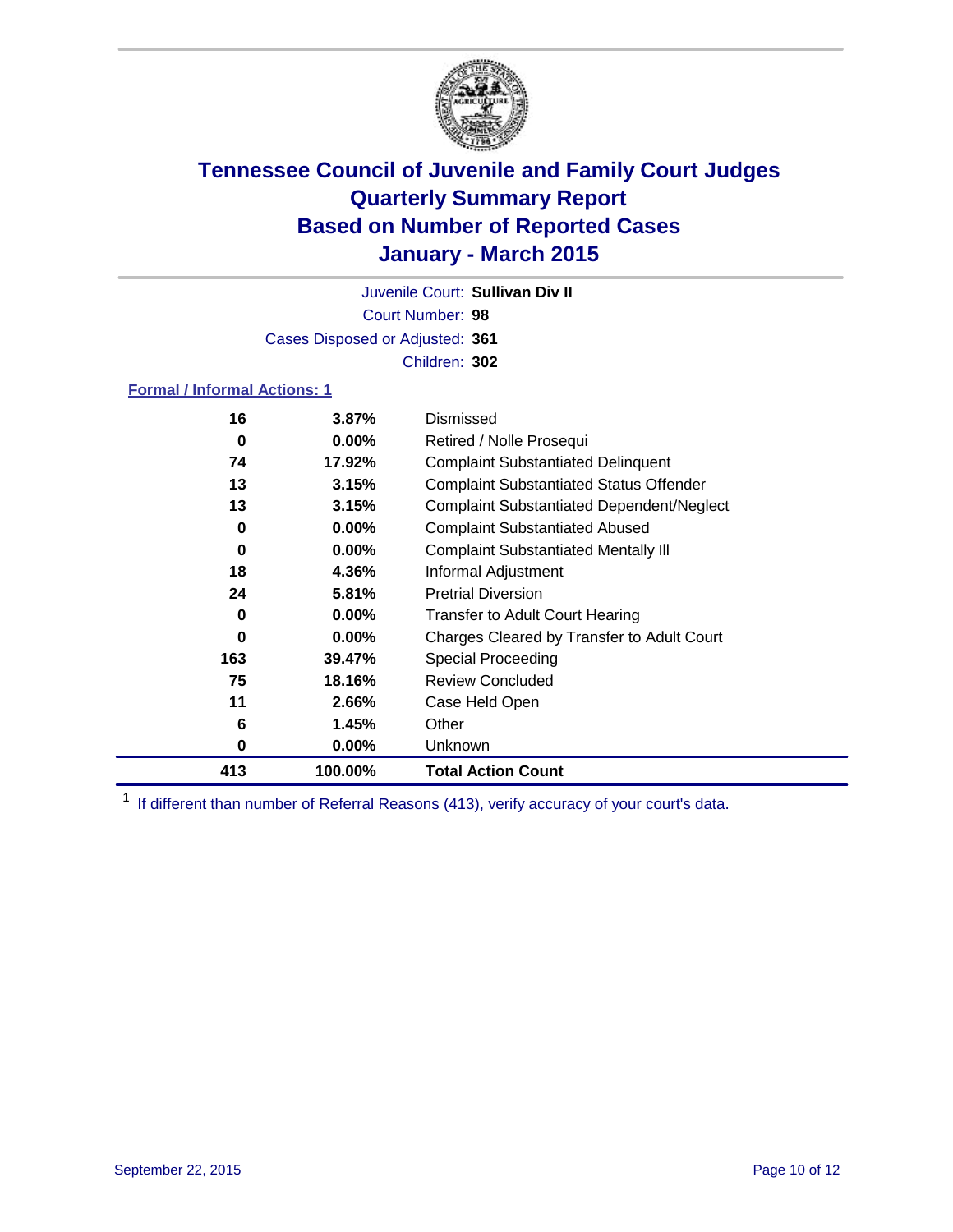

|                       |                                 | Juvenile Court: Sullivan Div II                       |
|-----------------------|---------------------------------|-------------------------------------------------------|
|                       |                                 | Court Number: 98                                      |
|                       | Cases Disposed or Adjusted: 361 |                                                       |
|                       |                                 | Children: 302                                         |
| <b>Case Outcomes:</b> |                                 | There can be multiple outcomes for one child or case. |
| 19                    | 2.47%                           | <b>Case Dismissed</b>                                 |
| 0                     | 0.00%                           | Case Retired or Nolle Prosequi                        |
| 4                     | 0.52%                           | Warned / Counseled                                    |
| 64                    | 8.32%                           | Held Open For Review                                  |
| 20                    | 2.60%                           | Supervision / Probation to Juvenile Court             |
| 0                     | 0.00%                           | <b>Probation to Parents</b>                           |
| 24                    | 3.12%                           | Referral to Another Entity for Supervision / Service  |
| 19                    | 2.47%                           | Referred for Mental Health Counseling                 |
| 29                    | 3.77%                           | Referred for Alcohol and Drug Counseling              |
| 0                     | 0.00%                           | <b>Referred to Alternative School</b>                 |
| 2                     | 0.26%                           | Referred to Private Child Agency                      |
| 13                    | 1.69%                           | Referred to Defensive Driving School                  |
| 0                     | 0.00%                           | Referred to Alcohol Safety School                     |
| 0                     | 0.00%                           | Referred to Juvenile Court Education-Based Program    |
| 15                    | 1.95%                           | Driver's License Held Informally                      |
| 1                     | 0.13%                           | <b>Voluntary Placement with DMHMR</b>                 |
| 0                     | 0.00%                           | <b>Private Mental Health Placement</b>                |
| 0                     | 0.00%                           | Private MR Placement                                  |
| 2                     | 0.26%                           | Placement with City/County Agency/Facility            |
| 16                    | 2.08%                           | Placement with Relative / Other Individual            |
| 10                    | 1.30%                           | Fine                                                  |
| 17                    | 2.21%                           | <b>Public Service</b>                                 |
| 9                     | 1.17%                           | Restitution                                           |
| 0                     | 0.00%                           | <b>Runaway Returned</b>                               |
| 26                    | 3.38%                           | No Contact Order                                      |
| 3                     | 0.39%                           | Injunction Other than No Contact Order                |
| 1                     | 0.13%                           | House Arrest                                          |
| 2                     | 0.26%                           | <b>Court Defined Curfew</b>                           |
| 0                     | 0.00%                           | Dismissed from Informal Adjustment                    |
| 0                     | 0.00%                           | <b>Dismissed from Pretrial Diversion</b>              |
| 0                     | 0.00%                           | Released from Probation                               |
| 0                     | 0.00%                           | <b>Transferred to Adult Court</b>                     |
| 0                     | 0.00%                           | <b>DMHMR Involuntary Commitment</b>                   |
| 0                     | $0.00\%$                        | <b>DCS Commitment - Determinate</b>                   |